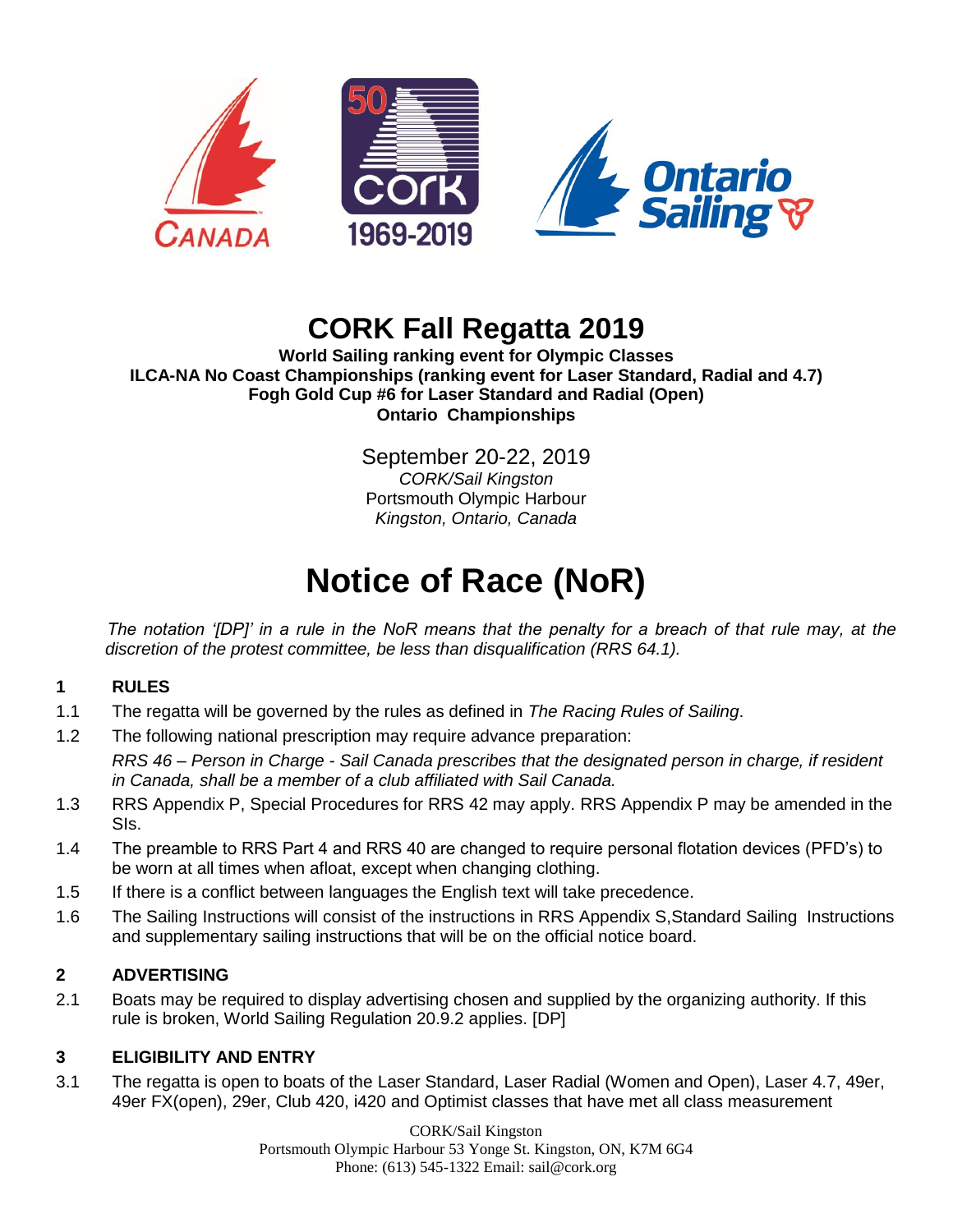requirements. Participants must have met class membership requirements, completed registration and paid all event fees before beginning official competition.

- 3.2 Eligible boats may enter by completing the online form and submitting it through the event website [\(www.cork.org\)](http://www.cork.org/)
- 3.3 Each competitor under 18 years of age must submit a completed PARENT/GUARDIAN DECLARATION prior to racing. The declaration is attached below and can be found [here.](http://www.cork.org/wp-content/uploads/2018/01/Parent-Guardian-Declaration.pdf)
- 3.4 All Optimists will race in the Championship Fleet. Within the fleet, scoring shall be broken down into the following categories<http://www.optican.org/class-info> :
	- Red fleet (for sailors that have reached the age of 13 by the first day of scheduled racing at the event and who are not older than 15 years old as of December 31st of the year of the event)
	- Blue fleet (for sailors that have reached the age of 11 by the first day of scheduled racing at the event and are younger than 13 years of age as of the first day of the event)
	- White fleet (for sailors that have not reached the age of 11 years old before the first day of scheduled racing at the event)

Overall (R-B-W: all Red, Blue and White sailors scored as one group)

# **4 SPARE**

# **5 FEES (Visa, MC, Debit Card, Money Orders and Bank Drafts accepted)**

- 5.1 The entry fee covers racing, a regatta souvenir and snacks after racing.
- 5.2 Required fees are as follows:

| <b>Date</b>                                                                    | <b>Fees</b>                            |
|--------------------------------------------------------------------------------|----------------------------------------|
|                                                                                | Single Handed - CAD \$139+ 13% HST     |
| Completed entry form and fee received on<br>or before Friday September 6, 2019 | Double Handed - CAD \$184+ 13% HST     |
|                                                                                | Single Handed - CAD \$174.00 + 13% HST |
| After Friday September 6, 2019                                                 | Double Handed - CAD \$230.00 + 13% HST |

5.3 On-line and in-person registrations will close at 2000 on Friday, September 20<sup>th</sup>. All pre-registered competitors must check-in with the CORK registration desk by 2000 on Friday September 20<sup>th</sup> Late check-in by permission of the organizing authority.

# **6 QUALIFYING SERIES**

For some classes, the regatta may consist of a qualifying series and a final series. The decision will be made at the end of registration on Friday, September 20<sup>th</sup>.

# **7 SCHEDULE**

7.1

| Date                      | Time      | <b>Event</b>                                                                                                                                   |
|---------------------------|-----------|------------------------------------------------------------------------------------------------------------------------------------------------|
| Thursday,<br>September 19 | All day   | Venue will open for competitors. An earlier<br>arrival must be coordinated with the organizing<br>authority and may be subject to a daily fee. |
| Friday,<br>September 20   | 1400-2000 | Competitor and Coach Registration and check-in<br>at POH (CORK registration desk)                                                              |
|                           | 0900      | Coaches meeting                                                                                                                                |
| Saturday,<br>September 21 | 0930      | Opening of Fall CORK 2019                                                                                                                      |
|                           | 1130      | 1 <sup>st</sup> Race – all fleets, other races to follow ASAP                                                                                  |

CORK/Sail Kingston Portsmouth Olympic Harbour 53 Yonge St. Kingston, ON, K7M 6G4 Phone: (613) 545-1322 Email: sail@cork.org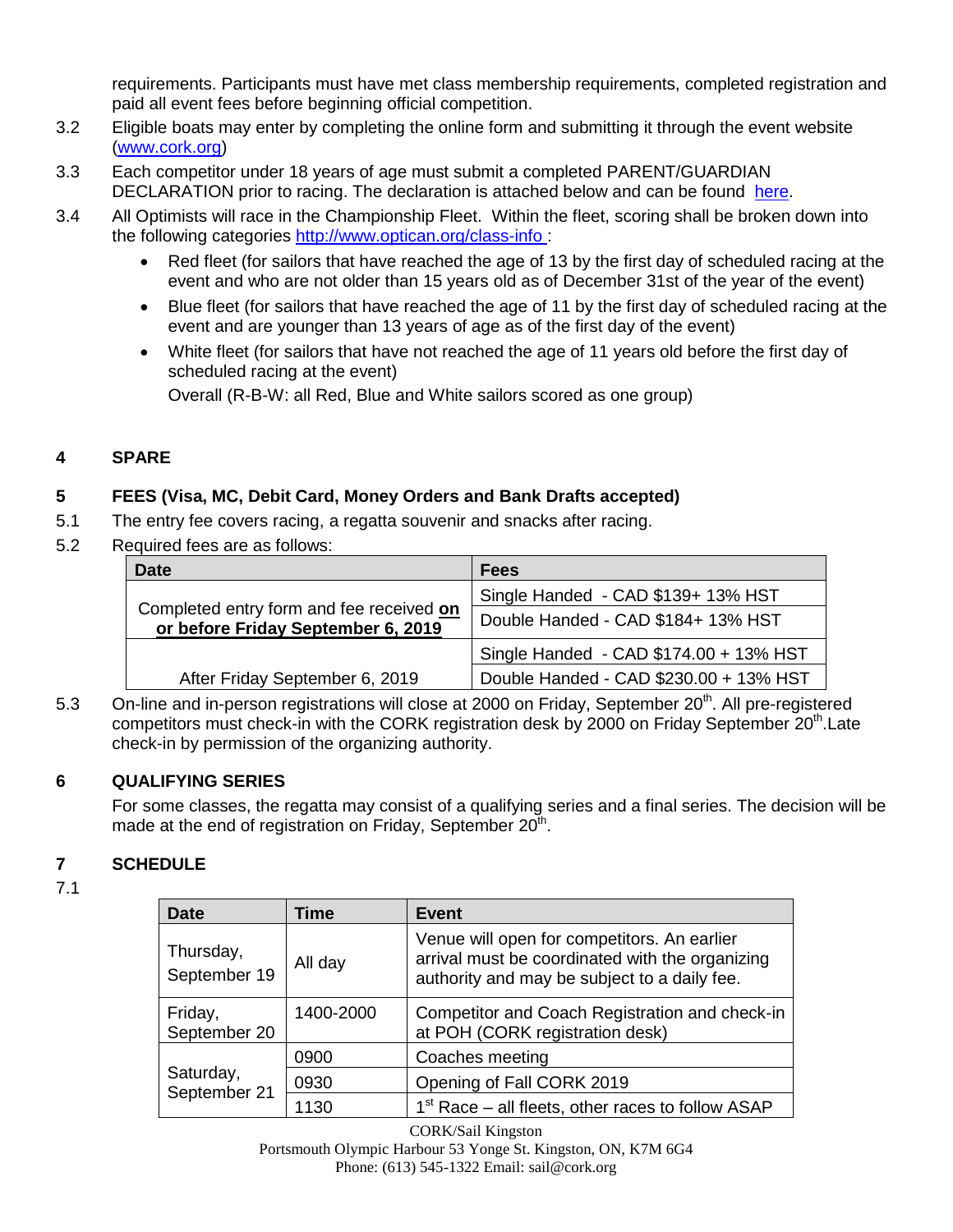|                         | 0900                | Coaches Meeting                  |
|-------------------------|---------------------|----------------------------------|
| Sunday,<br>September 22 | 1130                | Next race, others to follow ASAP |
|                         | <b>After Racing</b> | l Awards                         |

# 7.2 Number of races:

| <b>Class/Fleet</b>                                                         | <b>Number</b> | Races per day |
|----------------------------------------------------------------------------|---------------|---------------|
| Laser Standard, Laser<br>Radial, Laser 4.7, Club 420,<br>i420 and Optimist | 6             |               |
| 49er, 49er FX, 29er                                                        | 10            |               |

7.3 On the last day of the regatta no warning signal will be made after 1500.

# **8 EQUIPMENT AND EQUIPMENT INSPECTION**

Measurement inspections may be conducted.

# **9 SAILING INSTRUCTIONS**

The supplement to RRS Appendix S will be available at check-in and may be posted on-line at [www.cork.org.](http://www.cork.org/)

# **10 VENUE**

Sailing will be in Lake Ontario South of Portsmouth Olympic Harbour

# **11 THE COURSES**

The courses to be sailed will be windward-leeward or trapezoid.

### **12 PENALTY SYSTEM**

12.1 For the 29er Class, Rule 44.1 and P2.1 are changed so that the Two-Turns Penalty is replaced by the One-Turn Penalty.

# **13 SCORING**

- 13.1 One race is required to be completed to constitute a series.
- 13.2 a) When 4 or fewer races have been completed; a boat's series score will be the total of her race scores.

b) When 5 or more races have been completed, a boat's series score will be the total of her race scores excluding her worst score.

13.3 Results will be posted on the notice boards as soon as practicable.

# **14 SUPPORT PERSONNEL AND SUPPORT BOATS**

- 14.1 Coaches and support boats must register in-person and list the fleet(s) and competitor(s) they are coaching/supporting
- 14.2 A numbered flag will be issued at check-in and must be displayed. Coaches are invited to participate in after race snacks. There is no coach fee but a \$20.00 deposit for the flag is required.
- 14.3 Coaches and supporters are required to monitor the CORK course channel on their VHF radios and be available to assist with safety when requested.
- 14.4 Coaches are expected to attend the coaches meeting each morning. The Sailing Instructions may give additional requirements for Coaches on the water.
- 14.5 The racing rules of sailing governing all support personnel (including coaches, parents and other persons acting in support of the competitors) became effective on 1 January, 2018. Competitors and support personnel are advised to review the new rules at "2017-2020 RRS Changes and Corrections". <http://www.sailing.org/documents/racingrules/index.php>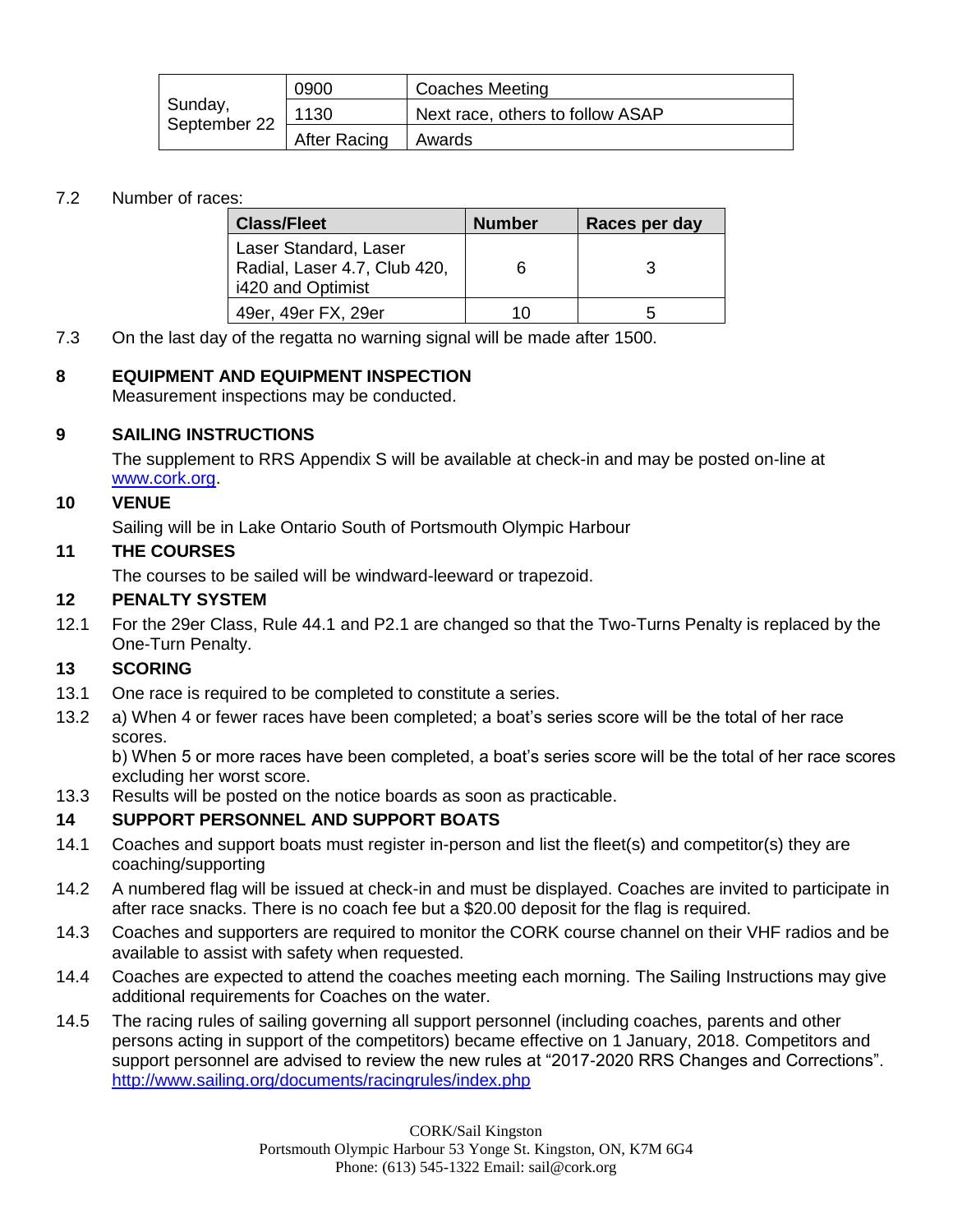# 15 **BERTHING**

Boats shall be kept in their assigned places/assigned area while they are in the boat park. [DP]

# **16 PRIZES**

CORK will provide a variety of prizes depending upon the number of competitors in the fleet. Some class associations may provide their own additional prizes.

# **17 PHOTO AND VIDEO DISCLAIMER**

By participating in the event, competitors give absolute right and permission for any photograph and video footage taken of themselves or the boat they are sailing during the event to be published in any media whatsoever, for either editorial or advertising purposes or to be used in press information without compensation.

# **18 DISCLAIMER OF LIABILITY**

# **RISK STATEMENT**

RRS 4 of the Racing Rules of Sailing states: "The responsibility for a boat's decision to participate in a race or to continue racing is hers alone."Sailing is by its nature an unpredictable sport and therefore inherently involves an element of risk. By taking part in the event, each competitor agrees and acknowledges that:

- a) They are aware of the inherent element of risk involved in the sport and accept responsibility for the exposure of themselves, their crew and their boat to such inherent risk whilst taking part in the event;
- b) They are responsible for the safety of themselves, their crew, their boat and their other property whether afloat or ashore;
- c) They accept responsibility for any injury, damage or loss to the extent caused by their own actions or omission;
- d) Their boat is in good order, equipped to sail in the event and they are fit to participate;
- e) The provision of a race management team, patrol boats and other officials and volunteers by the event organizers does not relieve them of their own responsibilities;
- f) The provision of patrol boat cover is limited to such assistance, particularly in extreme weather conditions, as can be practically provided in the circumstances

# **FURTHER INFORMATION**

For further information please contact the CORK office [sail@cork.org](mailto:sail@cork.org) or via phone +1 613 545 1322. Additional useful information regarding accommodations, travel, boat charters, equipment services and area recreation are available at [www.cork.org.](http://www.cork.org/)

Charter boats may be available; see [http://www.cork.org/charter-boats/.](http://www.cork.org/charter-boats/)

Canadian Prescriptions can be found at

[http://www.sailing.ca/files/RRS\\_2017\\_2020\\_Sail\\_Canada\\_Prescription\\_Final\\_EN.pdf.](http://www.sailing.ca/files/RRS_2017_2020_Sail_Canada_Prescription_Final_EN.pdf)